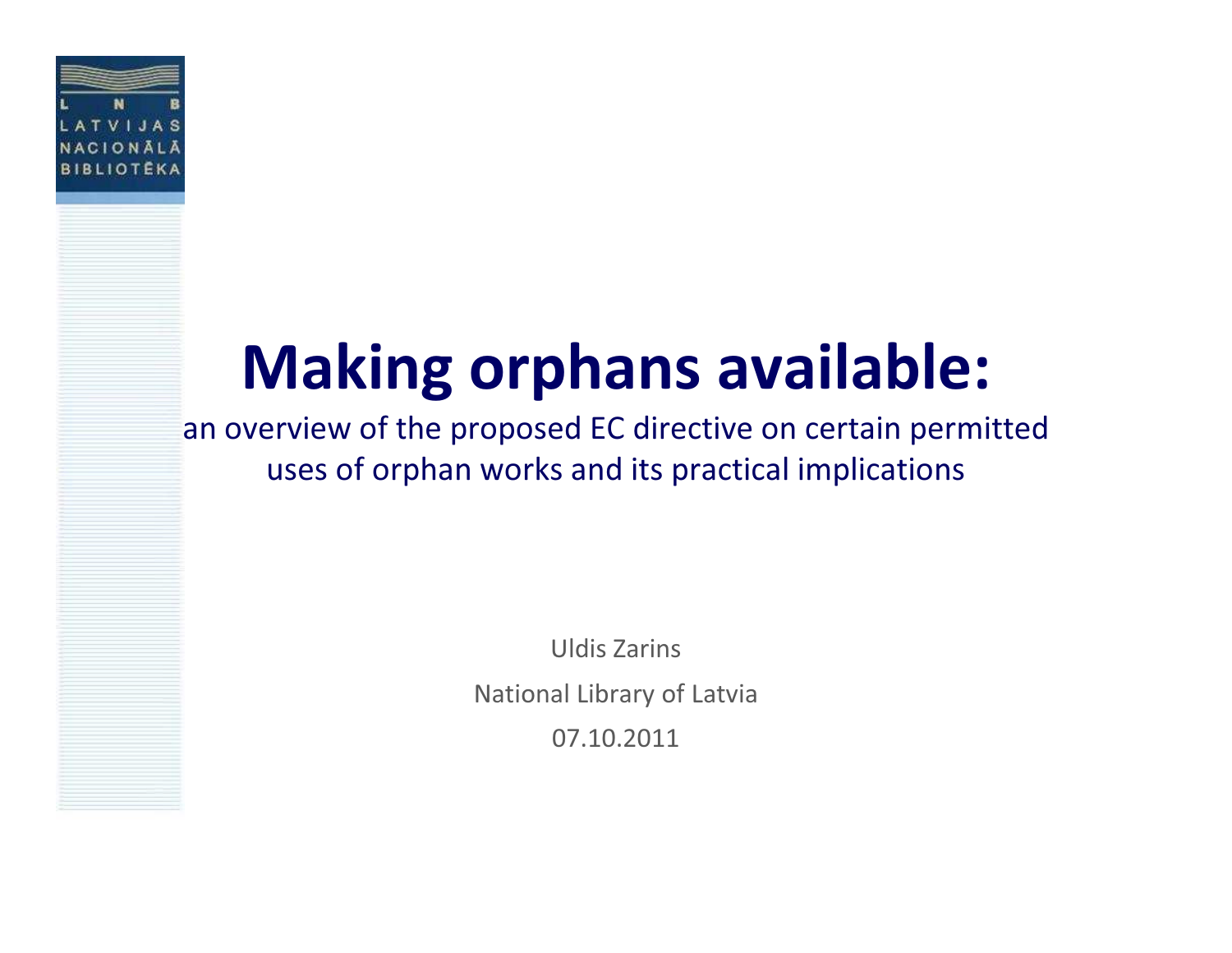

#### Content

- Orphan works definition
- •Background and context of regulations
- Scope
- Diligent search
- Permitted uses
- Criticism
- Practical implications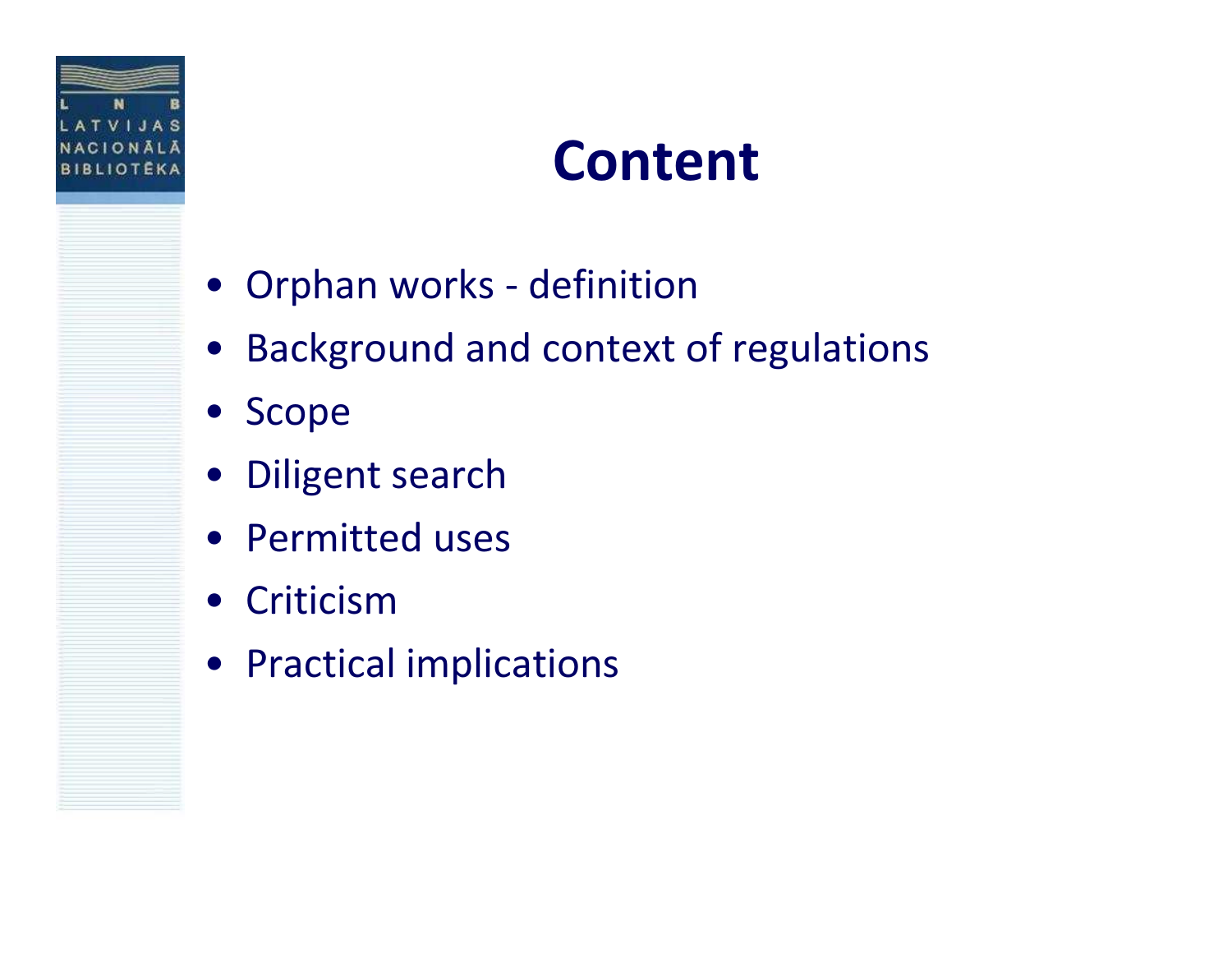

#### Orphan works

• Works which copyright owner cannot be identified of found

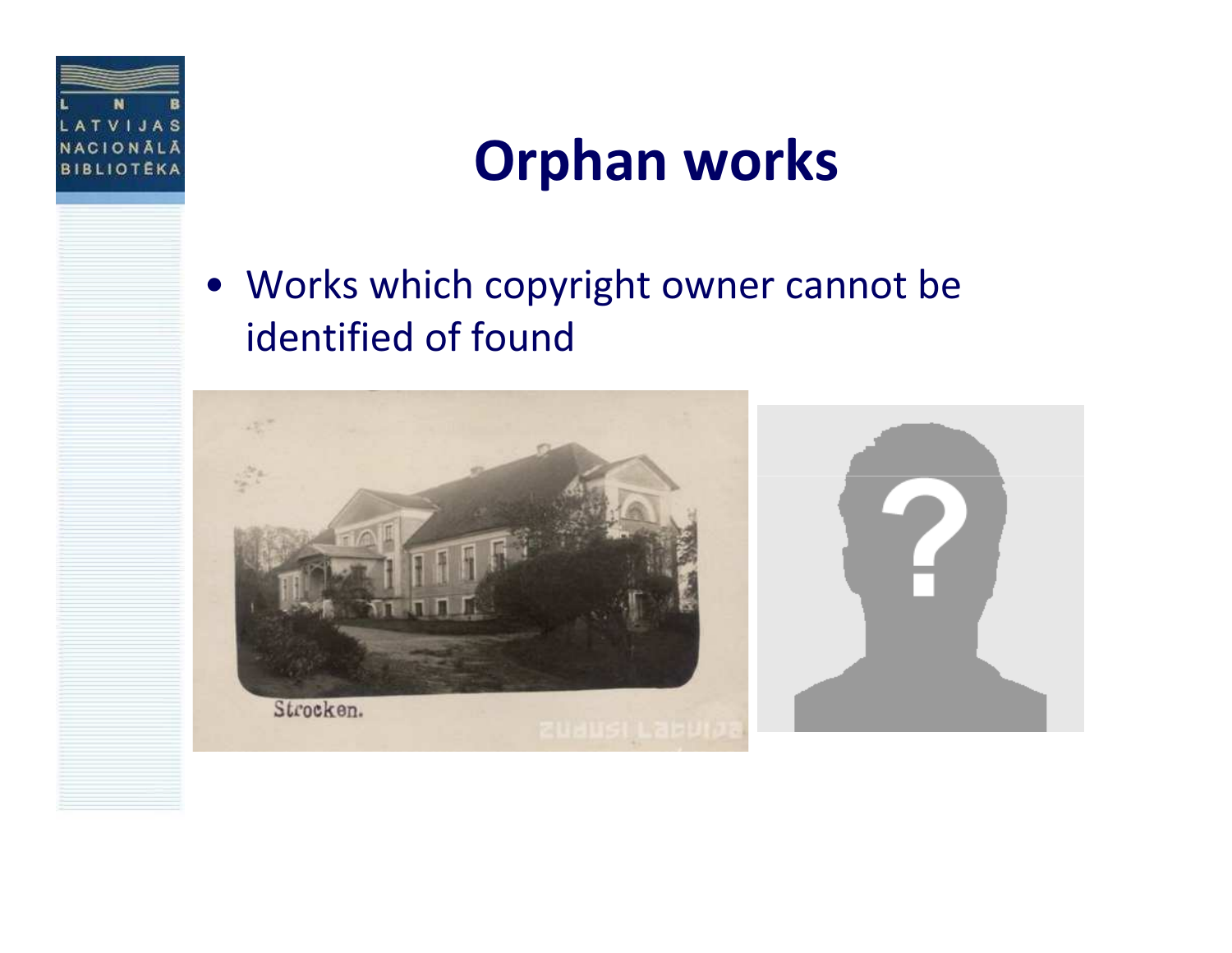

### Implications

- Prior consent is necessary for memory institutions before:
	- –Digitisation / reproduction
	- –Making available of works
- If copyright owner cannot be identified or located no authorisation can be obtained
- •Major obstacle in digitisation process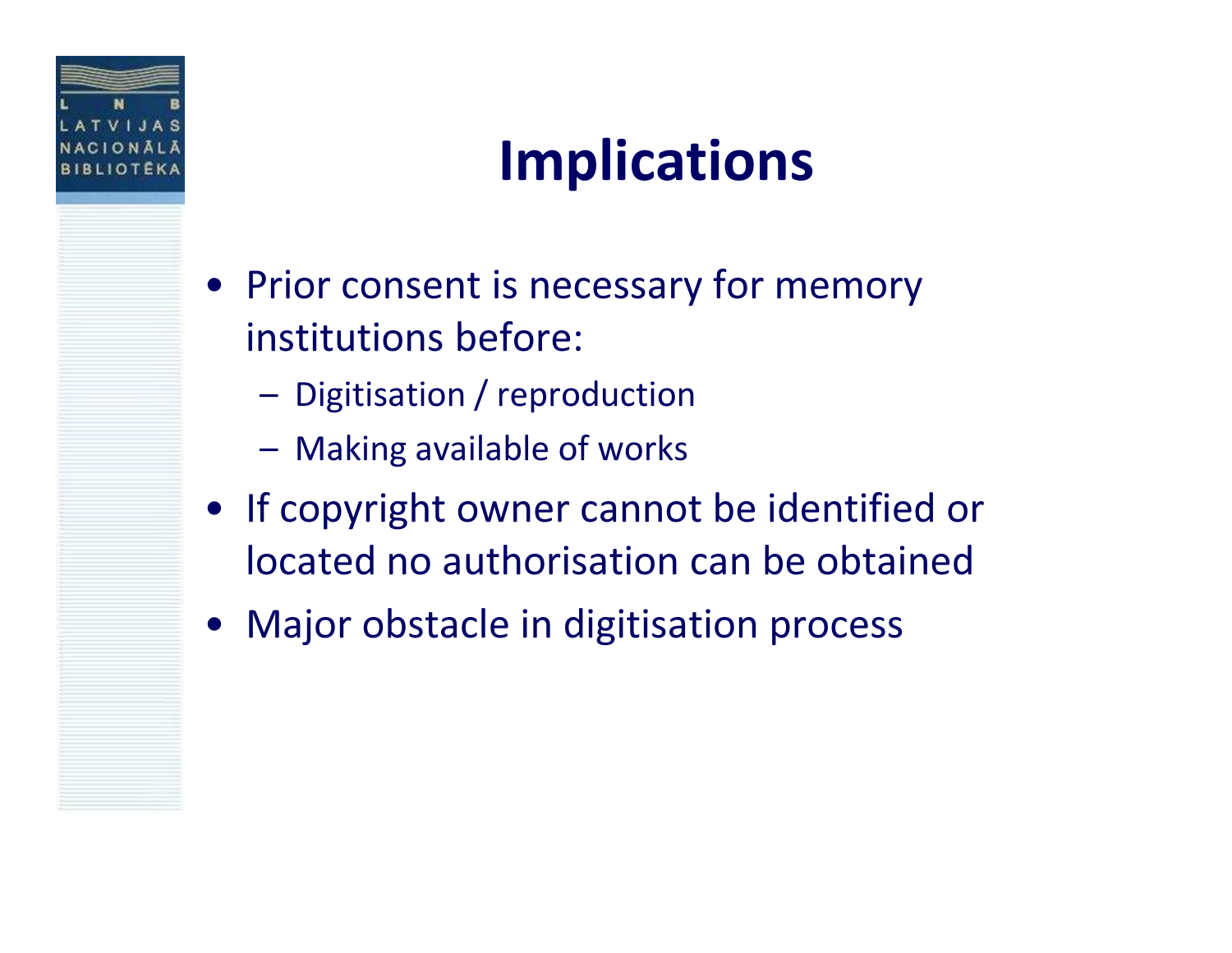

# Background (1)

- • 2006 – EC Recommendation on the digitisation and online accessibility of cultural content and digital preservation
- • 2006 – High Level Expert Group on Digital Libraries – "Final Report on Digital Preservation, Orphan Works and Out-of-Print Works"
- •2008 – EC Green Paper on Copyright in the Knowledge Society
- • 2009 – EC follow-up Communication on Copyright in Knowledge **Society**
- • 2009-2010 - impact assessment, public hearings, consultations, discussions with stakeholders
- • May 2011 – Proposal for a Directive of the European Parliament and of the Council on certain permitted uses of orphan works
- • Key action of the Digital Agenda for Europe, core component of Europe 2020 Strategy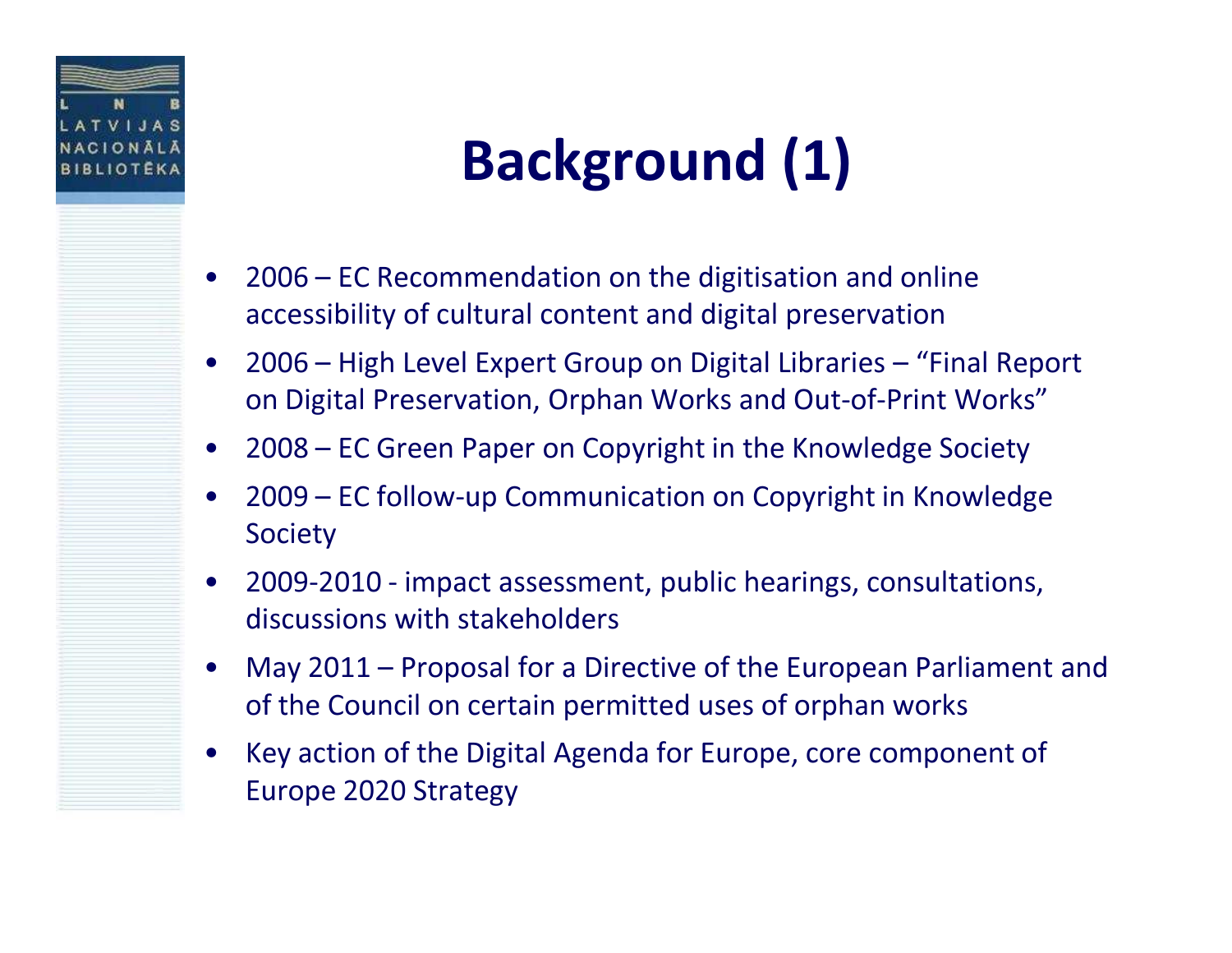

## Background (2)

- Only handful of EU Member States have implemented EC Recommendation of 2006
- • Different approaches in the Member States present obstacles to cross-border access and functioning of internal market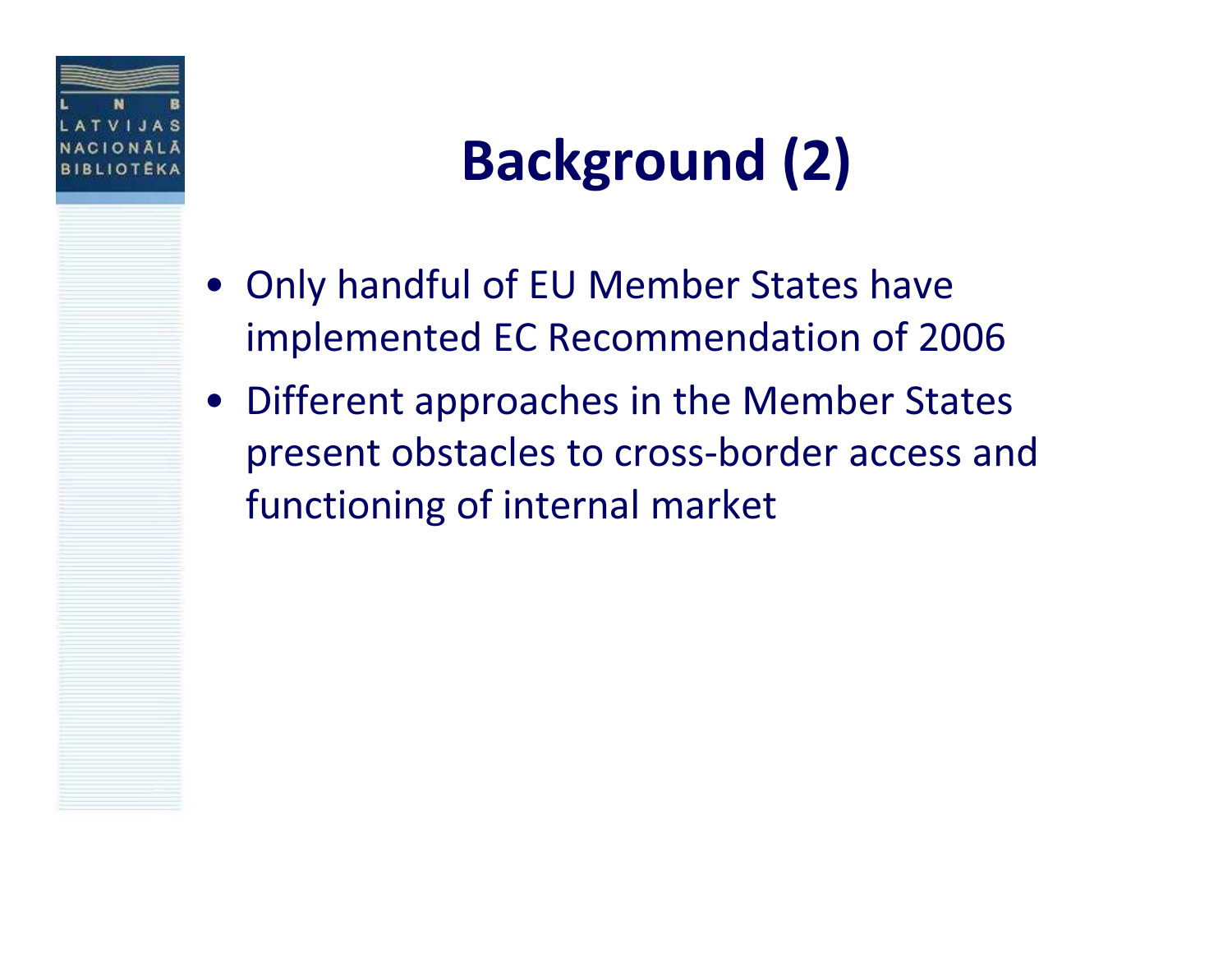

#### **Objective**

• To create a legal framework to ensure the lawful, cross-border online access to orphan works contained in online digital libraries and archives operated by a variety of institutions when orphan works are used in the pursuance of the **public interest** mission.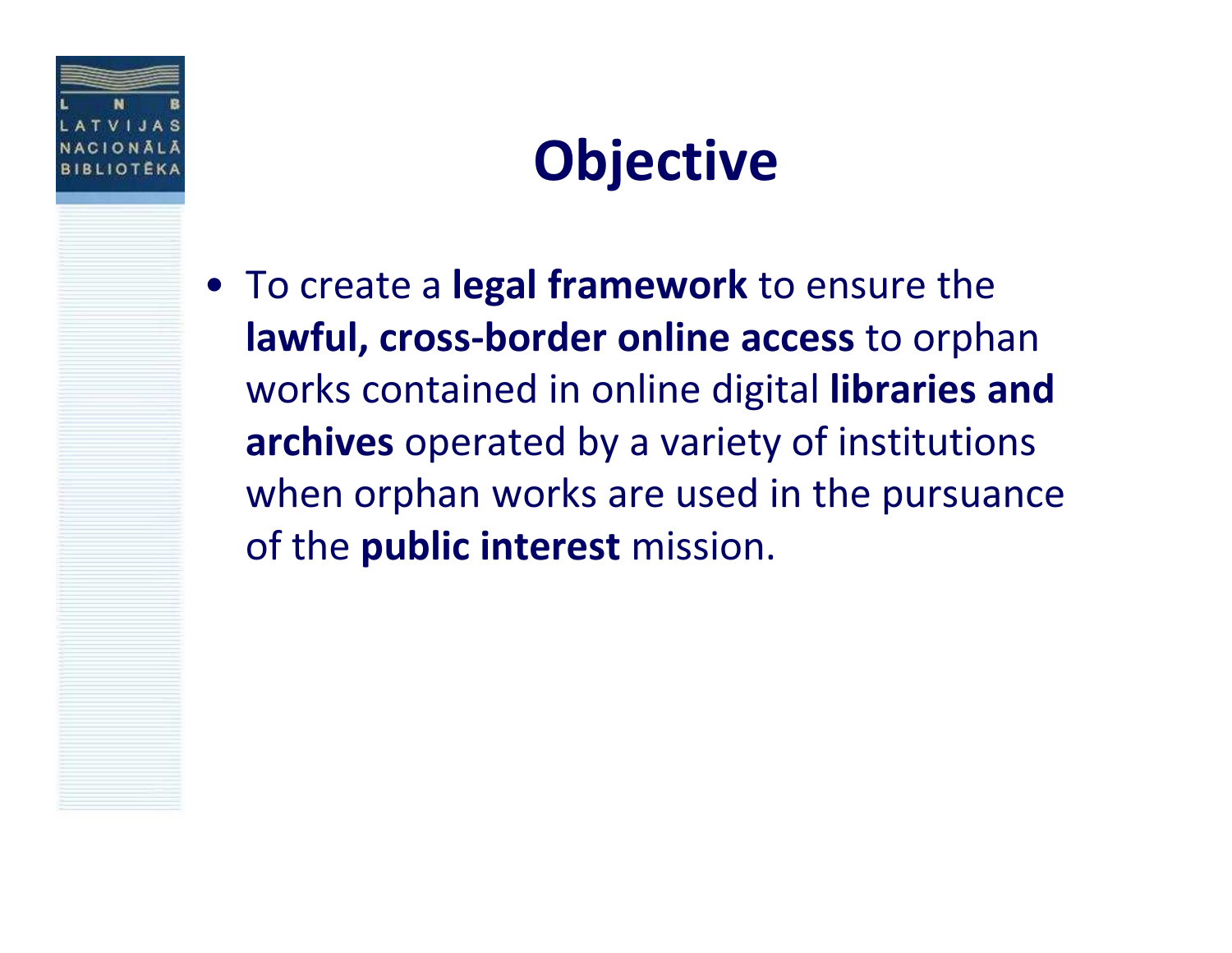

#### Scope

- Works published in the form of books, journals, newspapers, magazines and other writings
- Cinematographic or audiovisual works
- Cinematographic, audio or audiovisual works produced by public service broadcasting organisations before the 31 of December 2002
- Contained in the collections of publicly accessible libraries, educational establishments, museums, archives, film heritage institutions, public service broadcasting organizations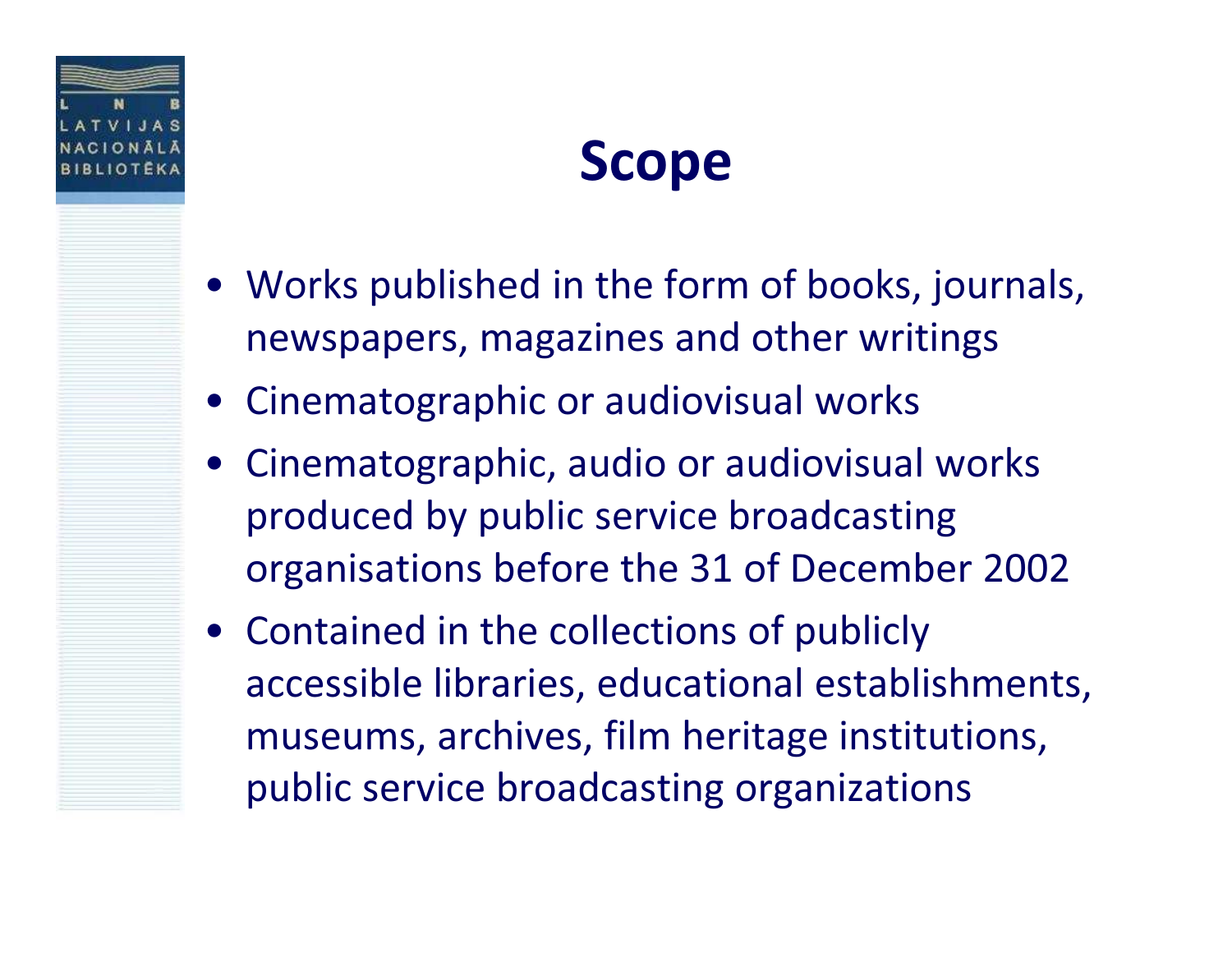

#### Orphan status

- • Rights holder of the work cannot be identified or located after a diligent search
- Where a work has more than one right holder, and one of the rights holders has been identified and located, that work shall not be considered an orphan work
- • Rights holders can put an end to the orphan status of the work at any time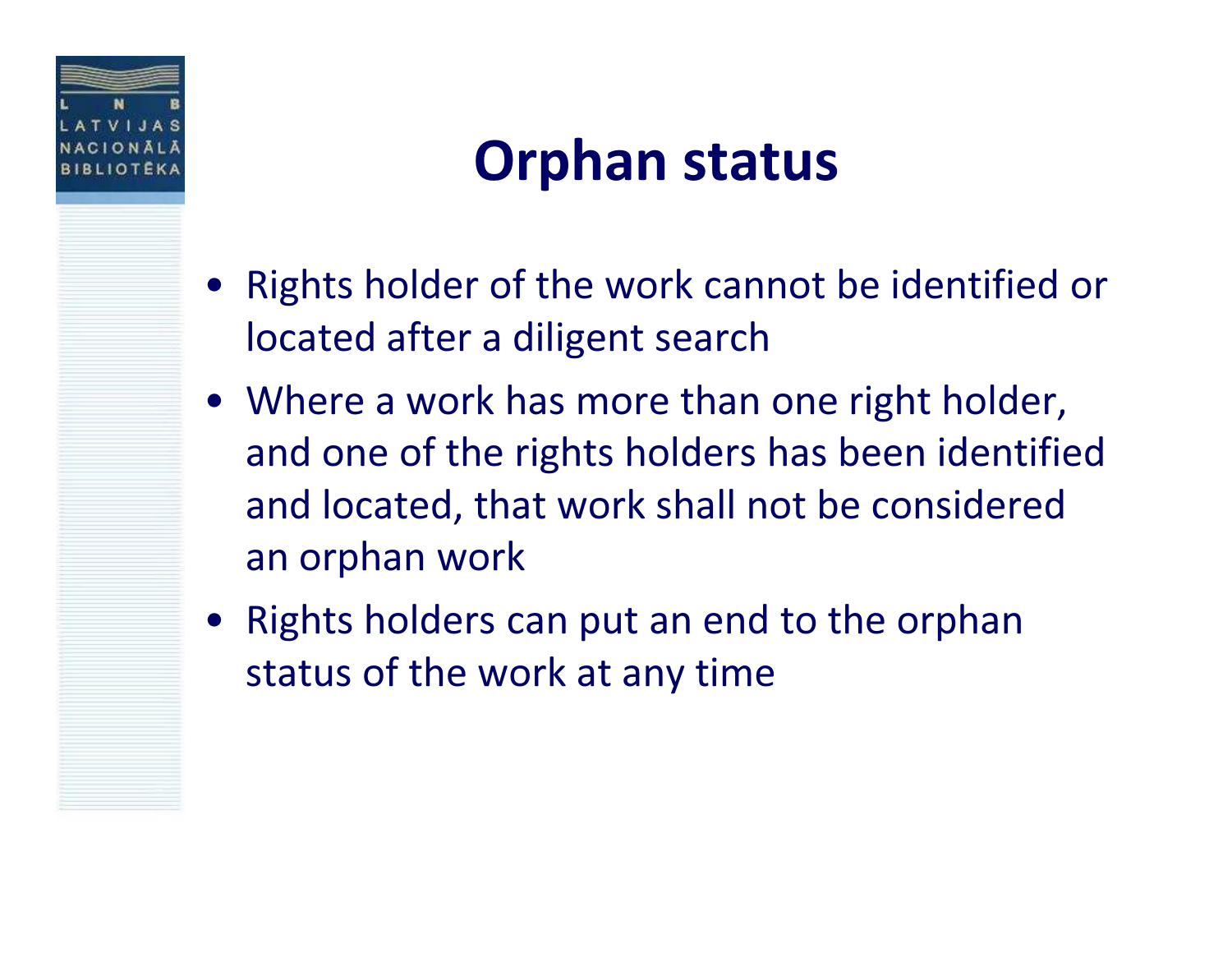

## Diligent search (1)

- Carried out according to the rules adopted by each Member State
- Carried out only once, in the Member State of first publication or broadcast
- Results of diligent searches recorded in a publicly accessible database
- A work consider an orphan work after a diligent search performed in one Member State to be considered an orphan work in all Member States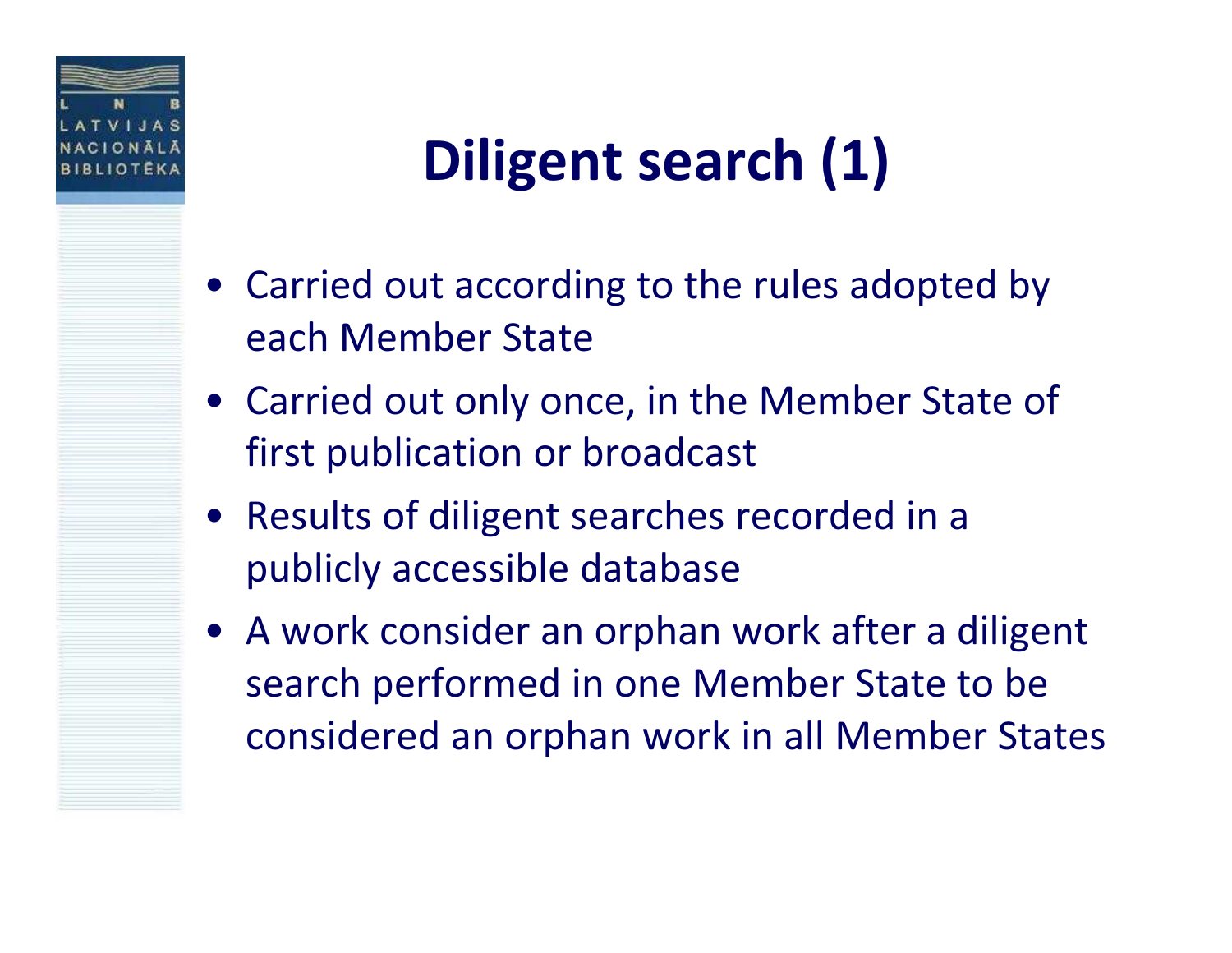

# Diligent search (2)

- For published books:
	- –Legal deposit
	- –Existing databases and registries (ARROW, ISBN)
	- –Databases of collecting societies
- For audiovisual works
	- –Legal deposit
	- – Databases of film heritage institutions and national libraries
	- Databases with relevant standards and identifiers such as ISAN
	- –Databases of relevant collecting societies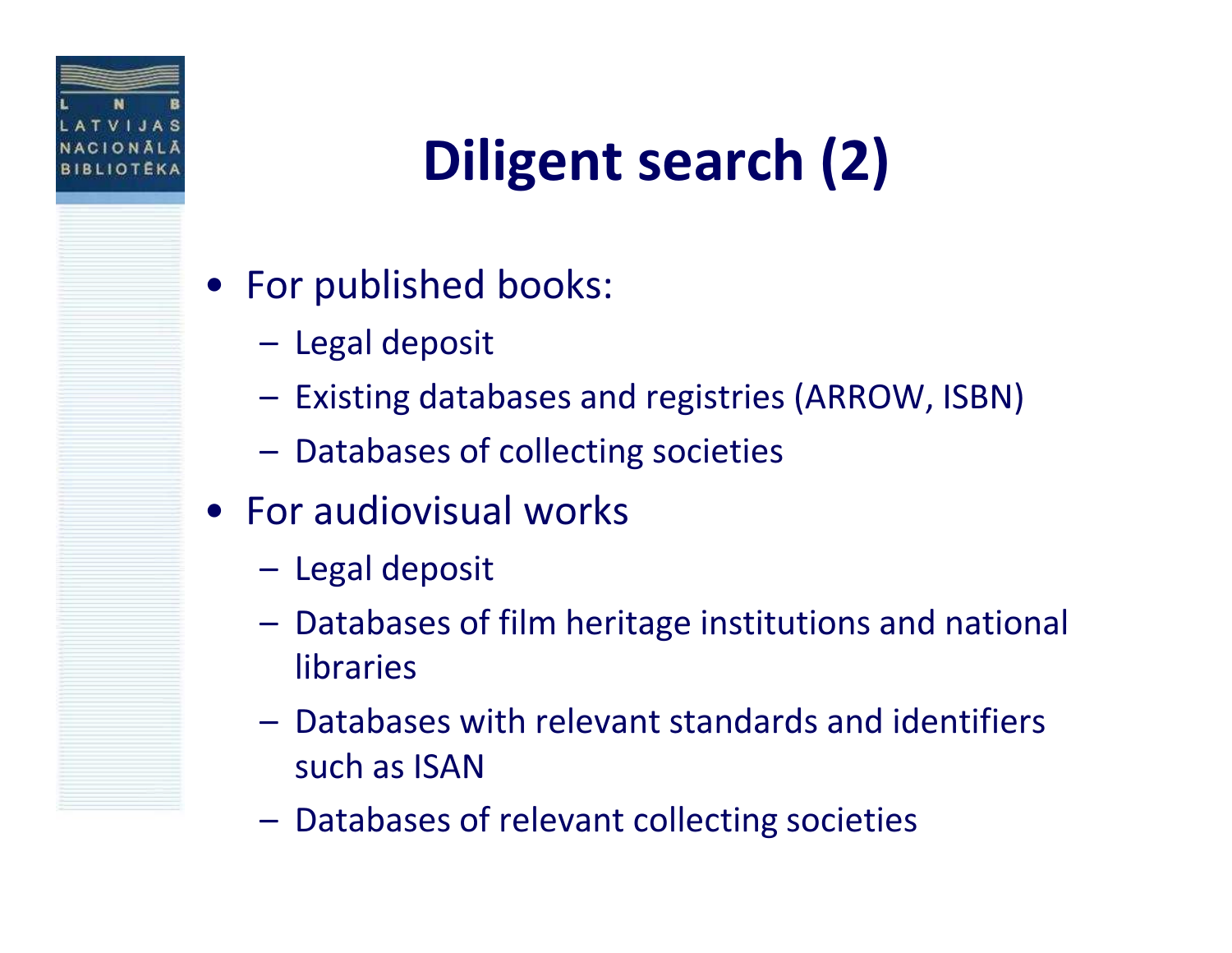

## Permitted uses (1)

- To make work available
- To reproduce for the purposes of digitization, making available, preservation etc.
- Only to achieve public interest missions
	- Preservation
	- Restoration
	- Provision of cultural and educational access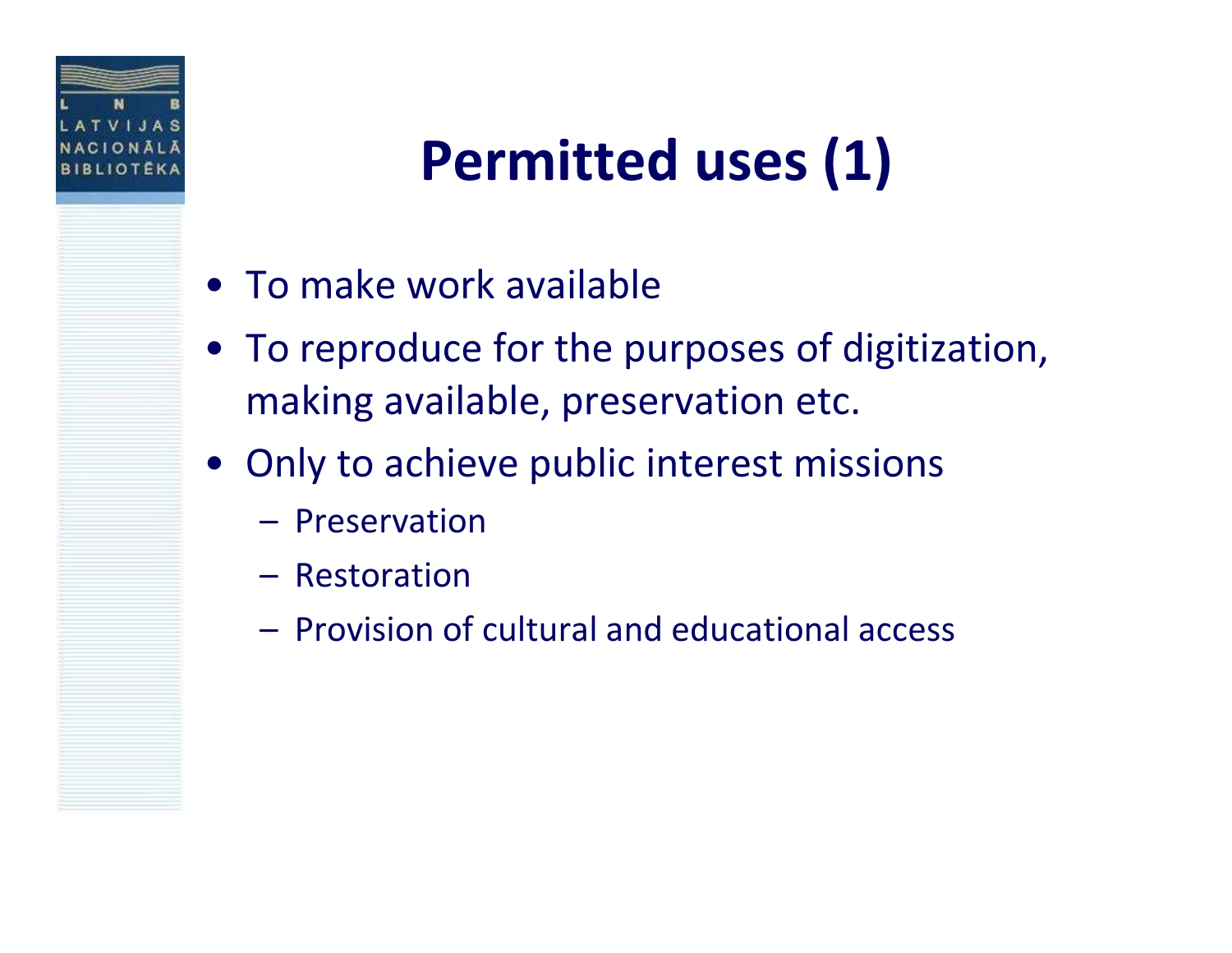

### Permitted uses (2)

- • Member States may authorise to use works for other purposes, provided that:
	- –Records of diligent search are maintained
	- –Records of use of works are publicly accessible
	- – Names of rights holders are indicated in cases where the rights holder is identified but cannot be located
	- – Rights holders which put an end to the orphan status of the work are remunerated for the use of the work
	- – Rights holders can claim the remuneration within a period no less than five years from the claim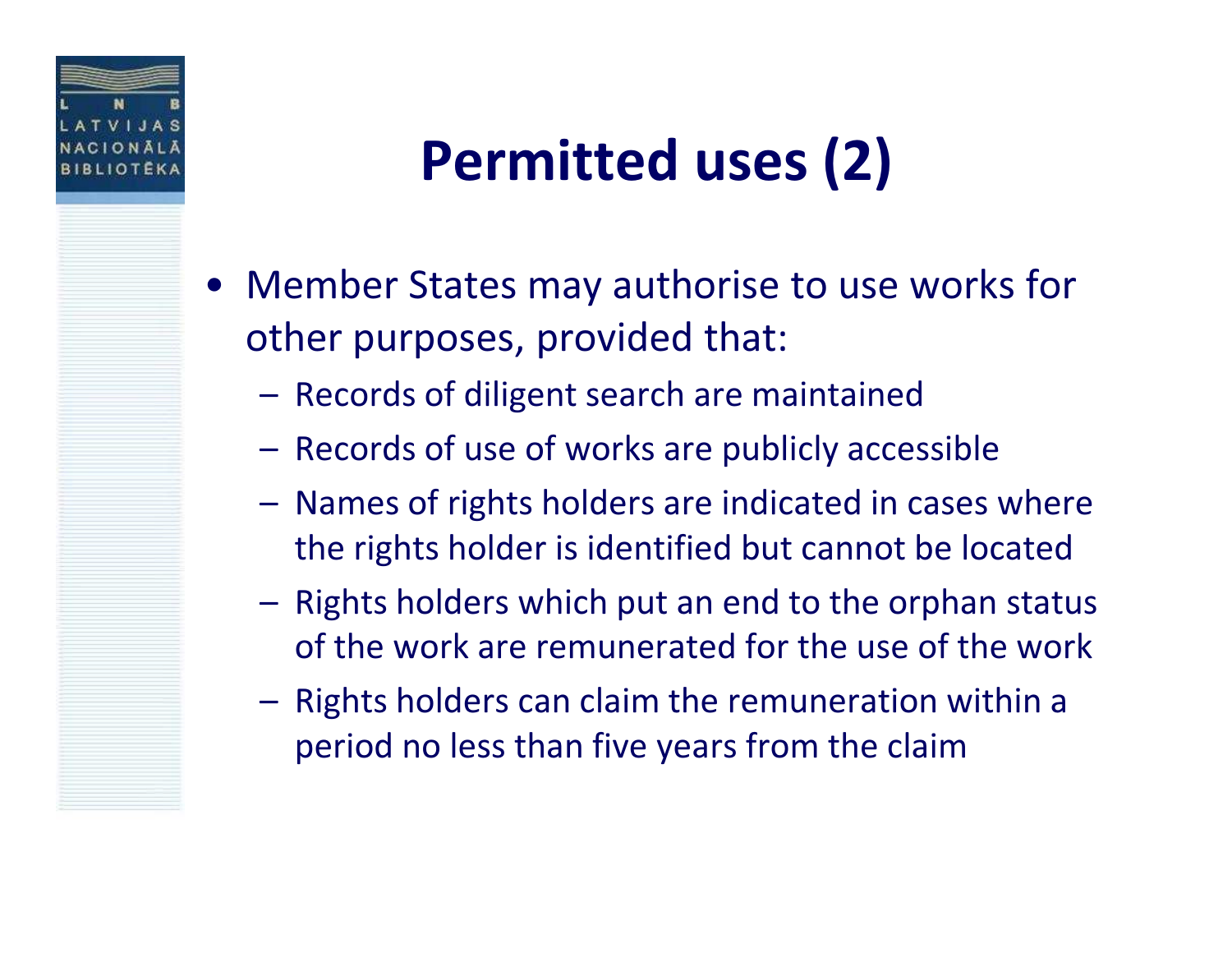

### Criticism

- Exclusion of unpublished works, artistic works, sound recordings
- Not facilitating of mass digitisation
- Unclear provisions on public interest mission and permitted uses
- Unclear provisions on data bases
- Unclear provisions fair compensation
- Compability with extended collective licencing schemes
- Scope of institutions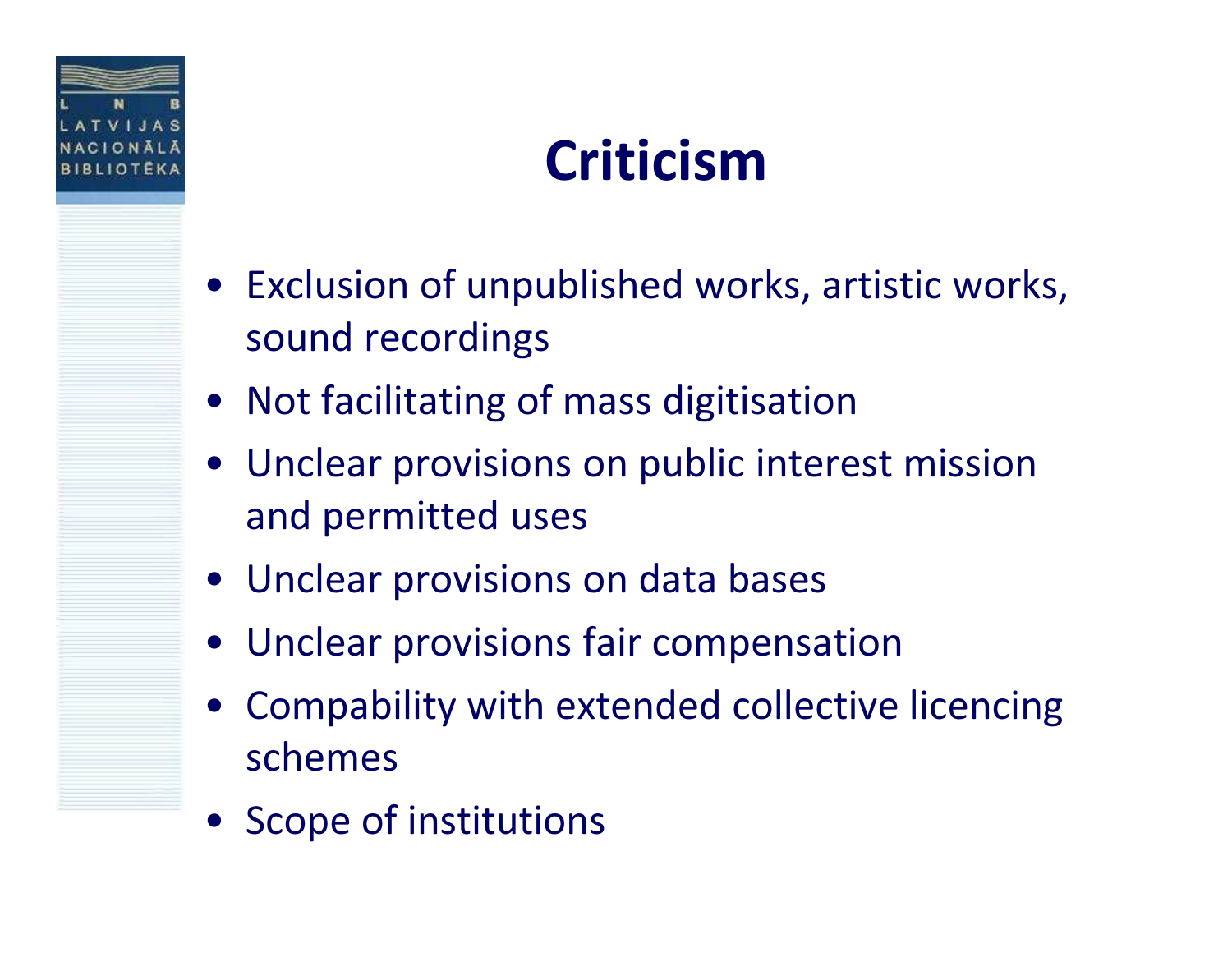

### Practical implications (1)

- Directive to be adopted by Member States by...
- At least one year after the entry into force of the Directive EC has to report on the possible inclusion in the scope of the Directive of other types of work – phonograms, standalone photographs and other images